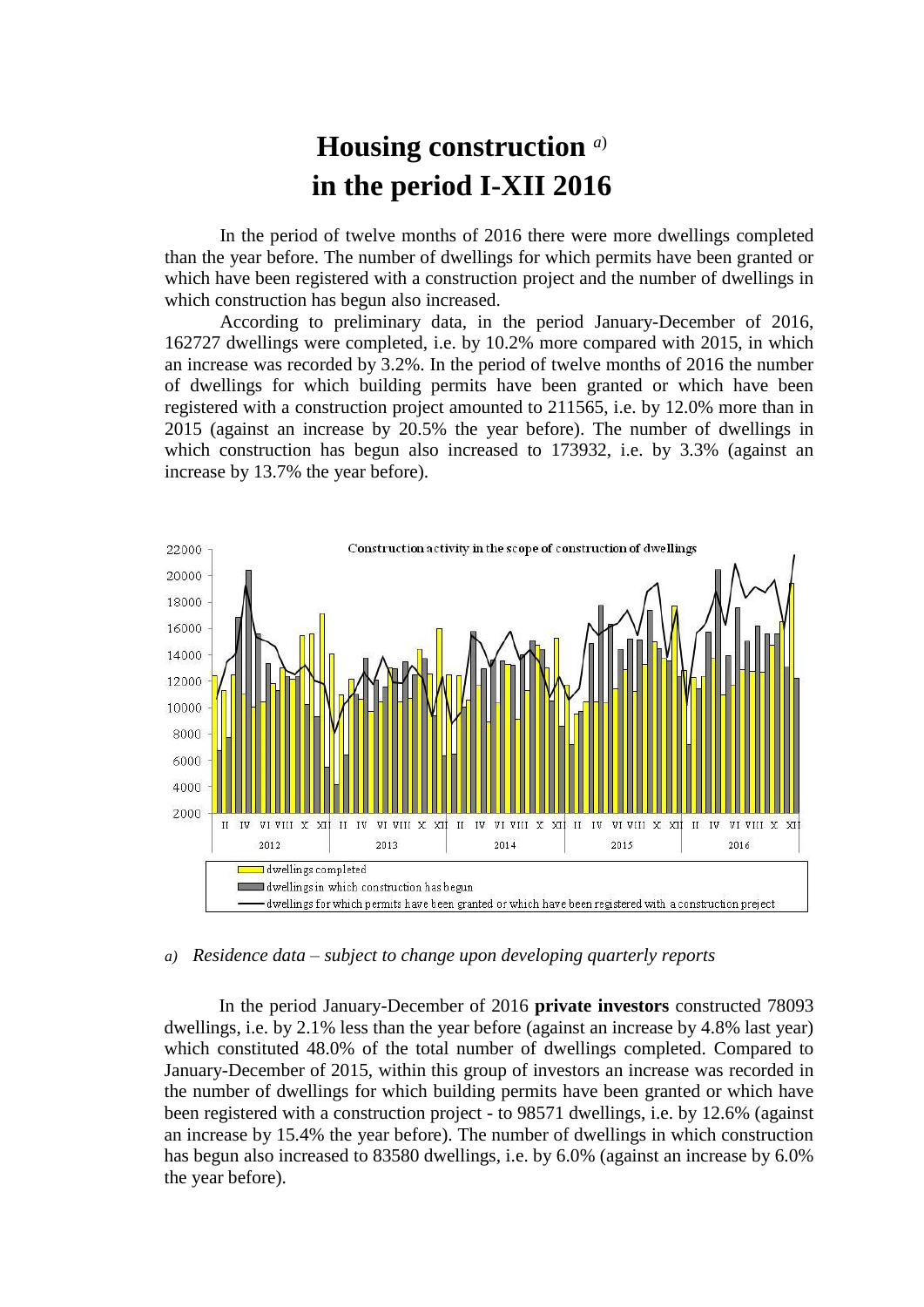**Developers**, in the period of twelve months of 2016, completed 78462 dwellings (which constituted 48.2% of the total number of dwellings completed), i.e. by 25.7% more than in 2015, when an increase was recorded by 5.7%. Investors who build for sale or rent received building permits for 106643 dwellings, i.e. by 9.7% more than the year before (when an increase was recorded by 25.5%). The number of dwellings in which construction has begun decreased to 85497 dwellings, i.e. by 1.2% (against an increase by 24.1% the year before).

**Housing cooperatives** in the period of twelve months of 2016 completed 2790 dwellings against 2115 dwellings the year before. The number of dwellings for which building permits have been granted also increased to 1750 against 1409 dwellings the year before and the number of dwellings in which construction has begun to 2187 against 1285 dwellings the year before.

**Other investors** (municipal, public building society and company construction) in the period of twelve months of 2016 completed 3382 dwellings against 3418 dwellings the year before, of which in municipal construction - 1729 dwellings were completed against 1686 dwellings last year, in public building society construction – 1340 dwellings against 1265 dwellings and in company construction – 313 dwellings against 467 dwellings the year before. The number of dwellings for which building permits have been granted increased to 4601 against 2588 dwellings the year before while the number of dwellings in which construction has begun increased - to 2668 against 1765 dwellings last year.

In the period of twelve months of 2016, an increase in **the number of dwellings completed** was recorded in eleven voivodships, including the most substantial one in Zachodniopomorskie – by  $31.5\%$  (6938), Mazowieckie – by  $21.2\%$  (35420) and Małopolskie – by 19.7% (17473). A decrease in the number of dwellings completed was recorded in voivodships: Świętokrzyskie – by 11.7% (3009), Kujawsko-Pomorskie – by 6.6% (6269), Podlaskie – 1.9% (4670), Łódzkie – by 1.0% (7077) and Pomorskie – by 0.7% (13091).

In the period of twelve months of 2016, an increase in the number of **dwellings for which permits have been granted or which have been registered with a construction project** was recorded in thirteen voivodships, of which the highest in Opolskie - by 43.2% (it constituted 2536 dwellings), Świętokrzyskie – by 43.0% (4380 dwellings) and Łódzkie – by 33.2% (10898 dwellings). A decrease in the number of permits or registrations with a construction project was recorded in voivodships: Warmińsko-Mazurskie – by 14.2%, Podlaskie - by 11.5%, Kujawsko-Pomorskie – by 6.5%. Most of dwellings for which permits have been granted or which have been registered with a construction project were in Mazowieckie – 42140 dwellings, i.e. by 0.5%.

An increase in the number of **dwellings in which construction has begun** in the period of twelve months of 2016 was recorded in ten voivodships, of which the highest in: Opolskie – by 25.5%, Śląskie – by 17.7% and Kujawsko-Pomorskie – by 13.5%. A drop in the number of dwellings in which construction has begun was recorded in six voivodships, of which the highest in: Małopolskie – by 14.6%, Lubelskie – by 9.8% and Warmińsko-Mazurskie – by 7.6%. Most of dwellings in which construction has begun were in Mazowieckie – 38588 dwellings, i.e. by – 10.4% more than the year before.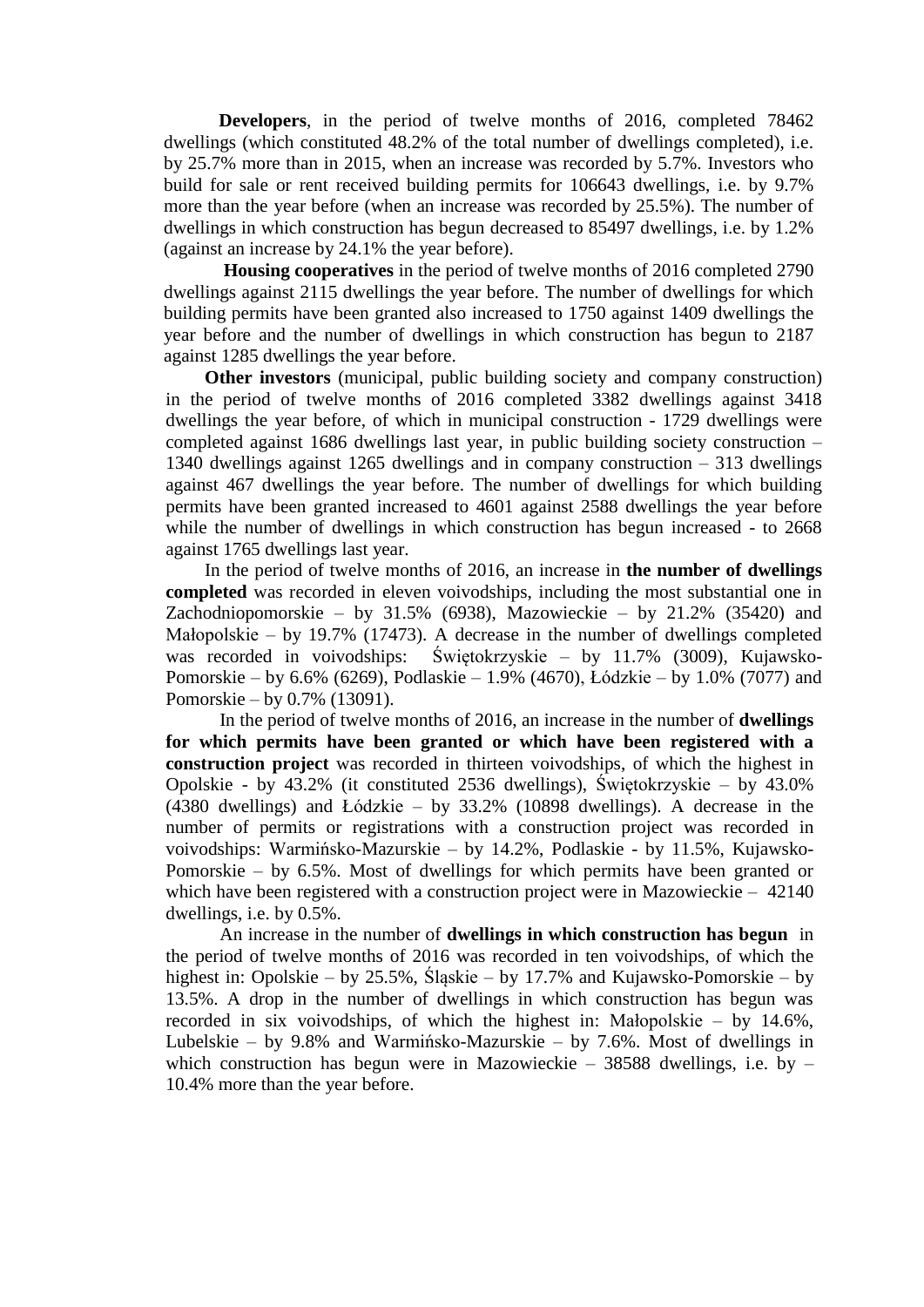|                                                                                                            | 2016   |                     |                     |         |                           |
|------------------------------------------------------------------------------------------------------------|--------|---------------------|---------------------|---------|---------------------------|
| <b>Forms</b><br>of construction                                                                            | XII    |                     |                     | $I-XII$ |                           |
|                                                                                                            | number | XII<br>$2015 = 100$ | XI<br>$2016 = 100$  | number  | $I - XII$<br>$2015 = 100$ |
| <b>Dwellings completed</b>                                                                                 |        |                     |                     |         |                           |
|                                                                                                            | 19411  | 109.8               | 117.4               | 162727  | 110.2                     |
| Private                                                                                                    | 8978   | 104.6               | 121.3               | 78093   | 97.9                      |
| For sale or rent                                                                                           | 9530   | 119.2               | 113.4               | 78462   | 125.7                     |
| Cooperative                                                                                                | 557    | 107.1               | nearly<br>3-fold    | 2790    | 131.9                     |
|                                                                                                            | 346    | 59.6                | 63.8                | 3382    | 98.9                      |
| Dwellings in which construction has begun                                                                  |        |                     |                     |         |                           |
|                                                                                                            | 12200  | 98.6                | 93.3                | 173932  | 103.3                     |
| Private                                                                                                    | 4462   | 114.7               | 79.6                | 83580   | 106.0                     |
| For sale or rent                                                                                           | 7388   | 89.9                | 103.8               | 85497   | 98.8                      |
| Cooperative                                                                                                | 133    | 73.1                | 87.5                | 2187    | 170.2                     |
|                                                                                                            | 217    | more than<br>2-fold | 107,4               | 2668    | 151,2                     |
| Dwellings for which permits have been granted or which have been registered with a<br>construction project |        |                     |                     |         |                           |
|                                                                                                            |        |                     |                     |         |                           |
|                                                                                                            | 21531  | 123.6               | 134.8               | 211565  | 112.0                     |
| Private                                                                                                    | 8237   | 119.9               | 105.1               | 98571   | 112.6                     |
| For sale or rent                                                                                           | 12590  | 126.7               | 161.4               | 106643  | 109.7                     |
| Cooperative.                                                                                               | 227    | more than<br>2-fold | 126.8               | 1750    | 124.2                     |
|                                                                                                            | 477    | 94.5                | more than<br>3-fold | 4601    | 177.8                     |

*b) company, municipal, public building society.*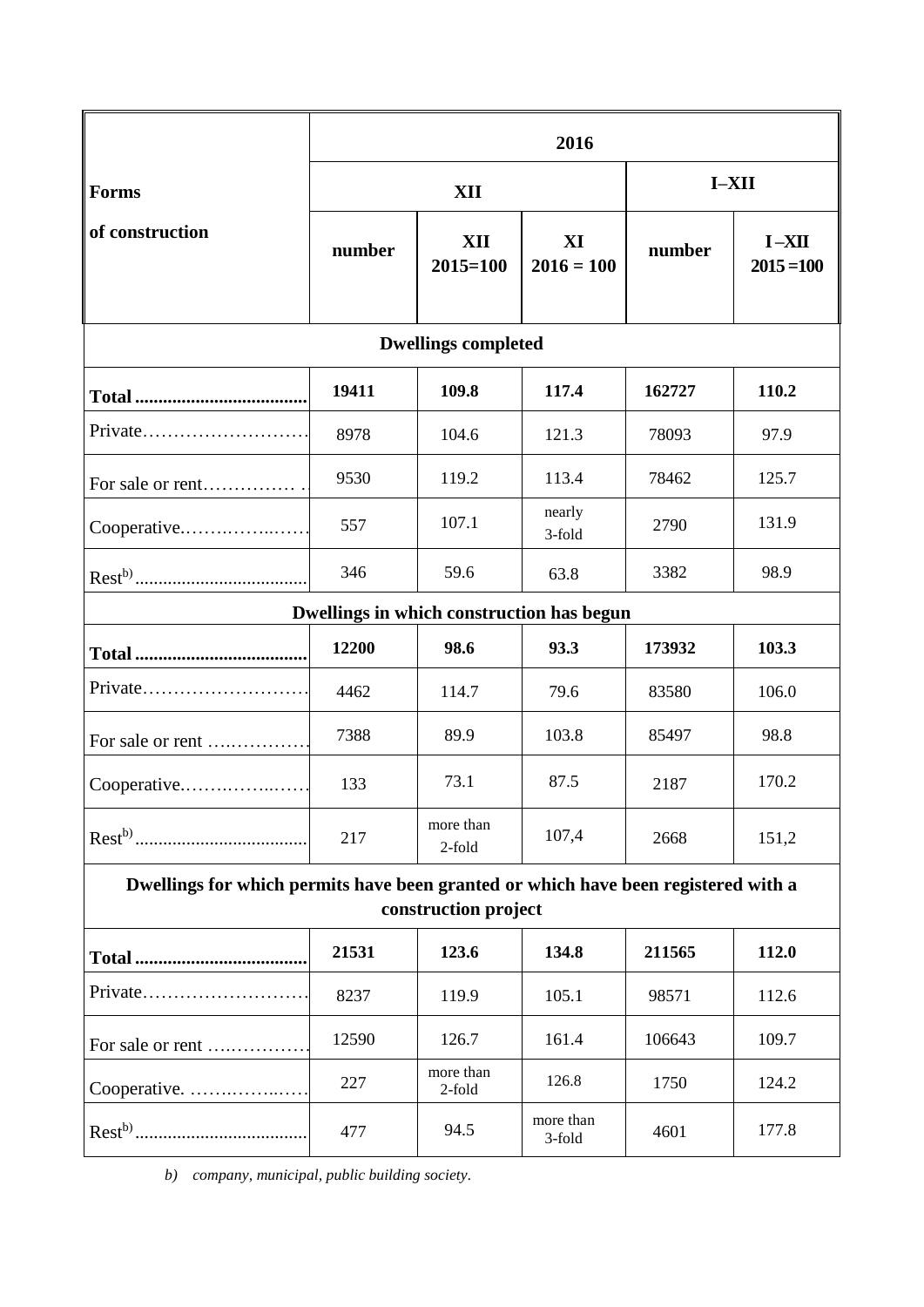